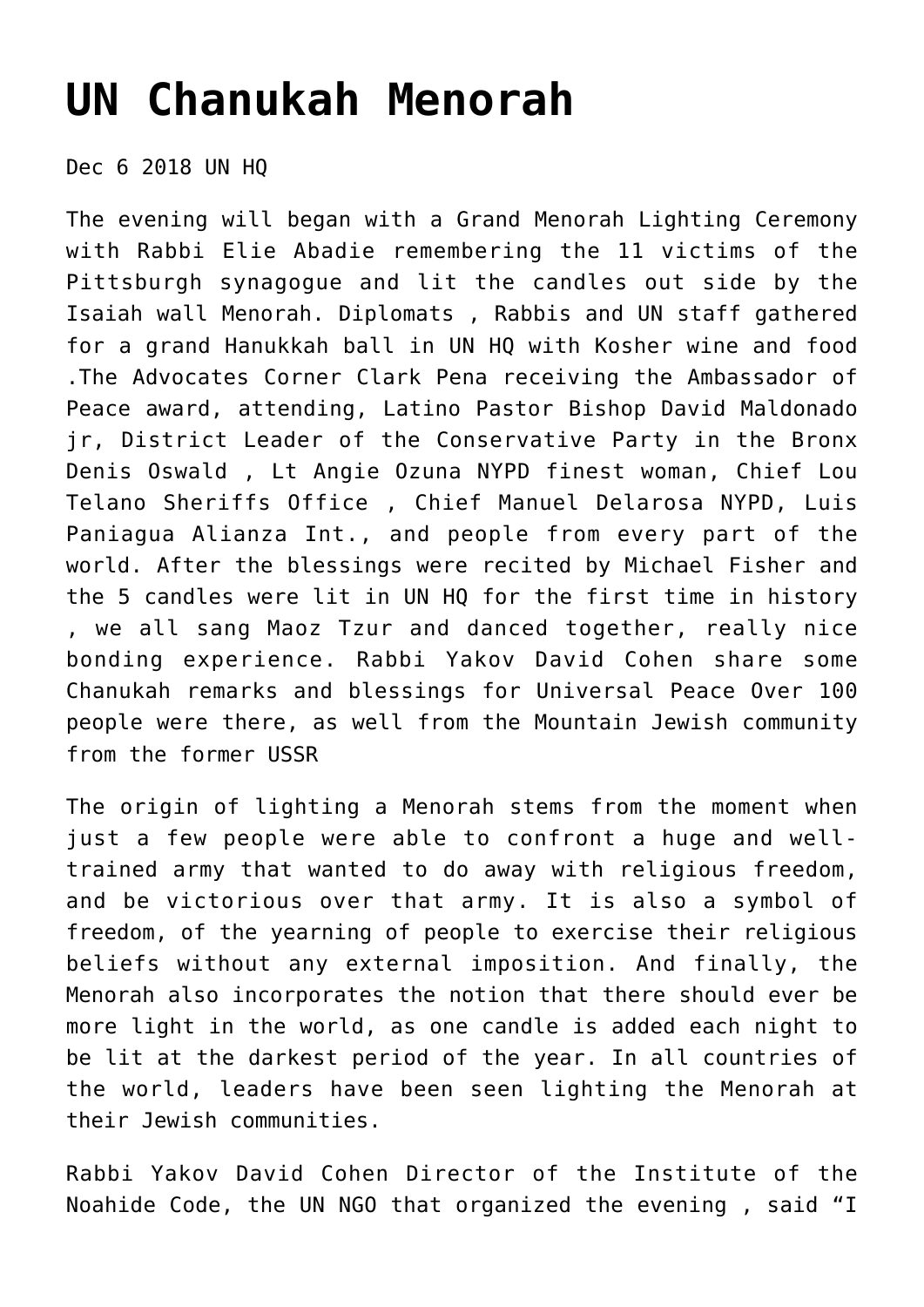am heartened coming into the United Nations Headquarters with the Isaiah Wall right across the UN in which the day is mentioned that no nation will wage war against another nation, and the swords will be transformed into plowshares. The Seven Universal Laws of Noah are means by which humanity strives to live in unity and peace. These laws for peace and unity encompass respect for G-d, for human life, respect for the Family, for other people's property, the creation and respect of a judicial system, and respect for all creatures and environment.

The United Nations acknowledges human rights as well as humanity's right to freedom, including that of religion. This Menorah lighting ceremony was open to all, including visitors to the United Nations of all races, religions and ethnicities. It was a celebration of all that unites us as human family that we are: our yearning for ever more light at a time that humanity hopefully emerges victorious with light over darkness, the forces of human rights and freedom successful over intolerance, and the ideals of the Noahide code prevailing throughout the world.

The New York State assembly, The Council of NYC issues a Proclamations on the Universal Noahide Code as foundation for peace and law and order and in a statement from city officials spoke on working with communities on universal peace and prevention, thereby all living in peace and harmony in this great city of NY.



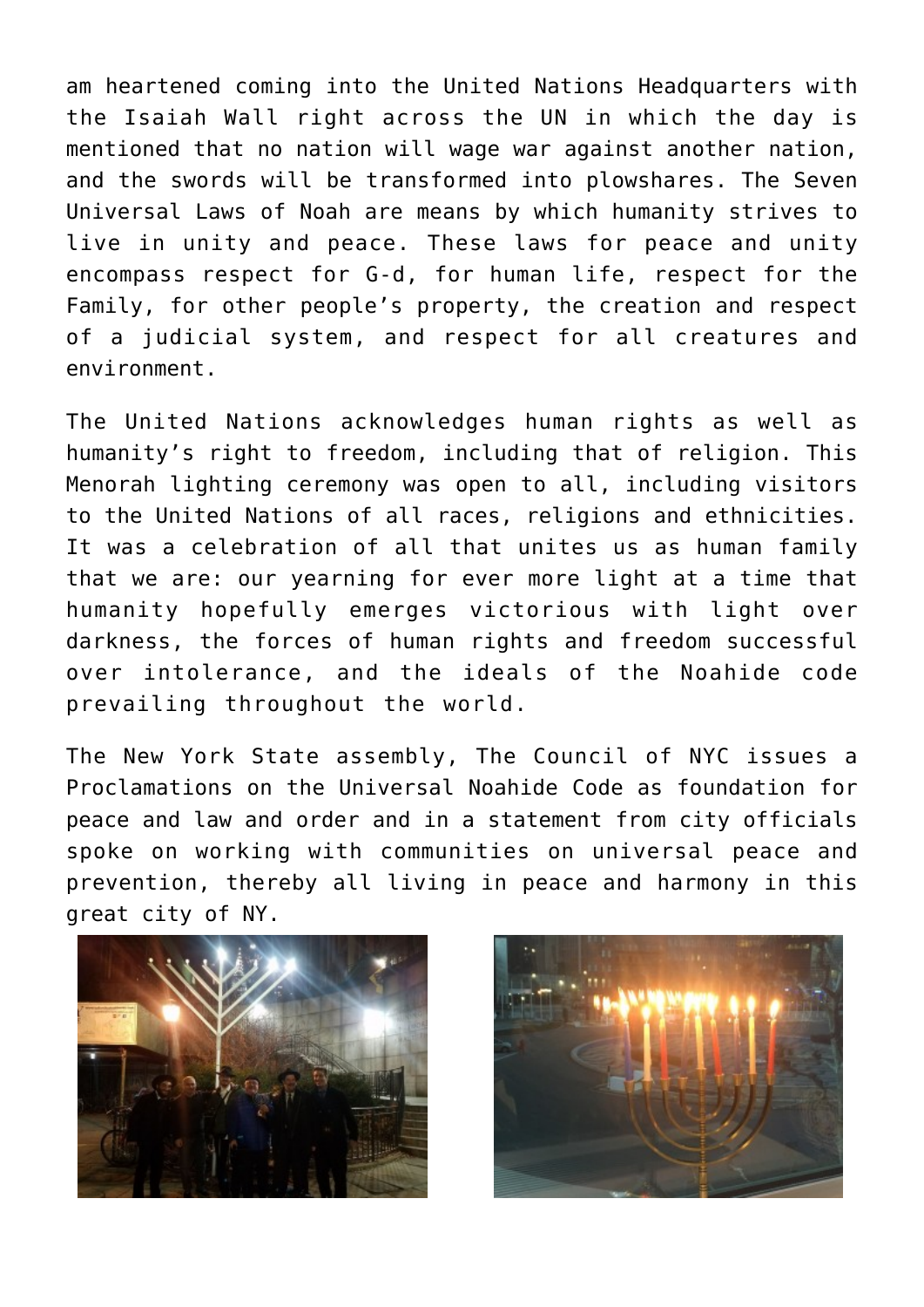